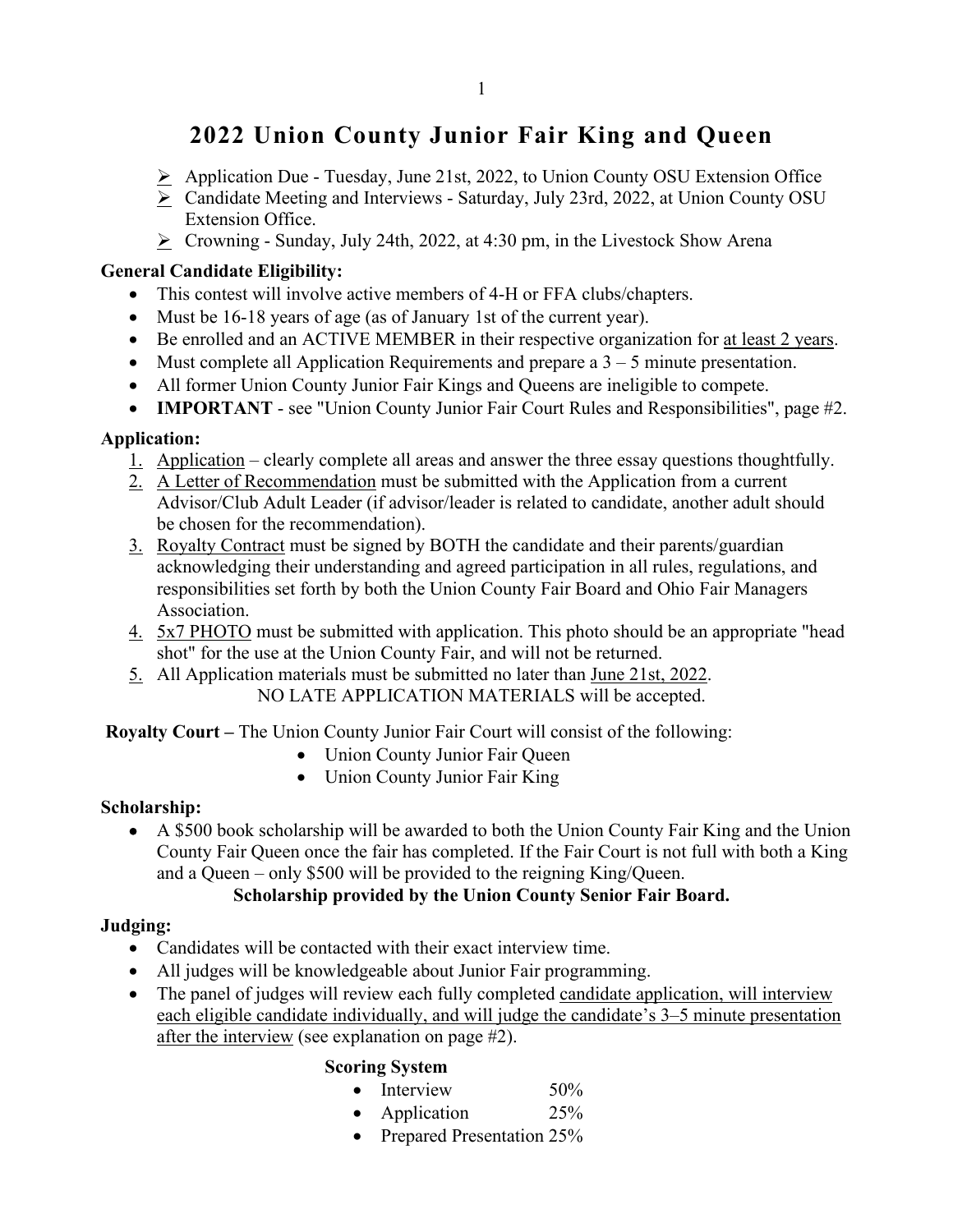# **Union County Junior Fair Court**

# *'Rules and Responsibilities'*

- **Manatory Candidate meeting will be held prior to interviews on Saturday, July 23rd.** This meeting will be held at the 4-H Extension Office with candidates, parents, and representatives from the Junior Fair Board and the Senior Fair Board. The Contract signed by both the candidates and their parent will be reviewed. Personal conduct and appropriate clothing expectations will be defined. Events for the Fair week will be reviewed and discussed.
- **A 3-5 minute prepared Presentation** for the judges will take place after each individual interview. The presentation shall focus on how they would be a positive influence on the Union County Fair. This should include a specific, personal 'platform' stating an area/issue to promote and/or improve the Fair, including how this would be presented to fairgoers and the community. This will be judged as 25% of total score.
- The King and Queen will reign from the announcement until the crowning ceremony the following year.
- No illegal behavior will be tolerated and will be cause for removal from the Royalty Court by the Senior Fair Board. Candidates/Reigning Court may not be married, not have been married, not expecting a child, not have borne a child, or not have fathered a child.
- In the event that the King or Queen lose their eligibility or cannot fulfill their duties, the Union County Senior Fair Board reserves the right to replace them from either within or without the current Royalty Court.
- The Queen is encouraged to participate in the 2023 Ohio Fair's Queen Contest to be held in early January 2023, to represent Union County. The Queen must follow the rules and regulations for Ohio Fair's Queen as set forth by the Ohio Fair Managers Association (information can be located at www.ohiofairs.org).
- The Union County Junior and Senior Fair Boards are not responsible or liable for any injury or harm while on fair grounds or other fair royalty events, parades, etc.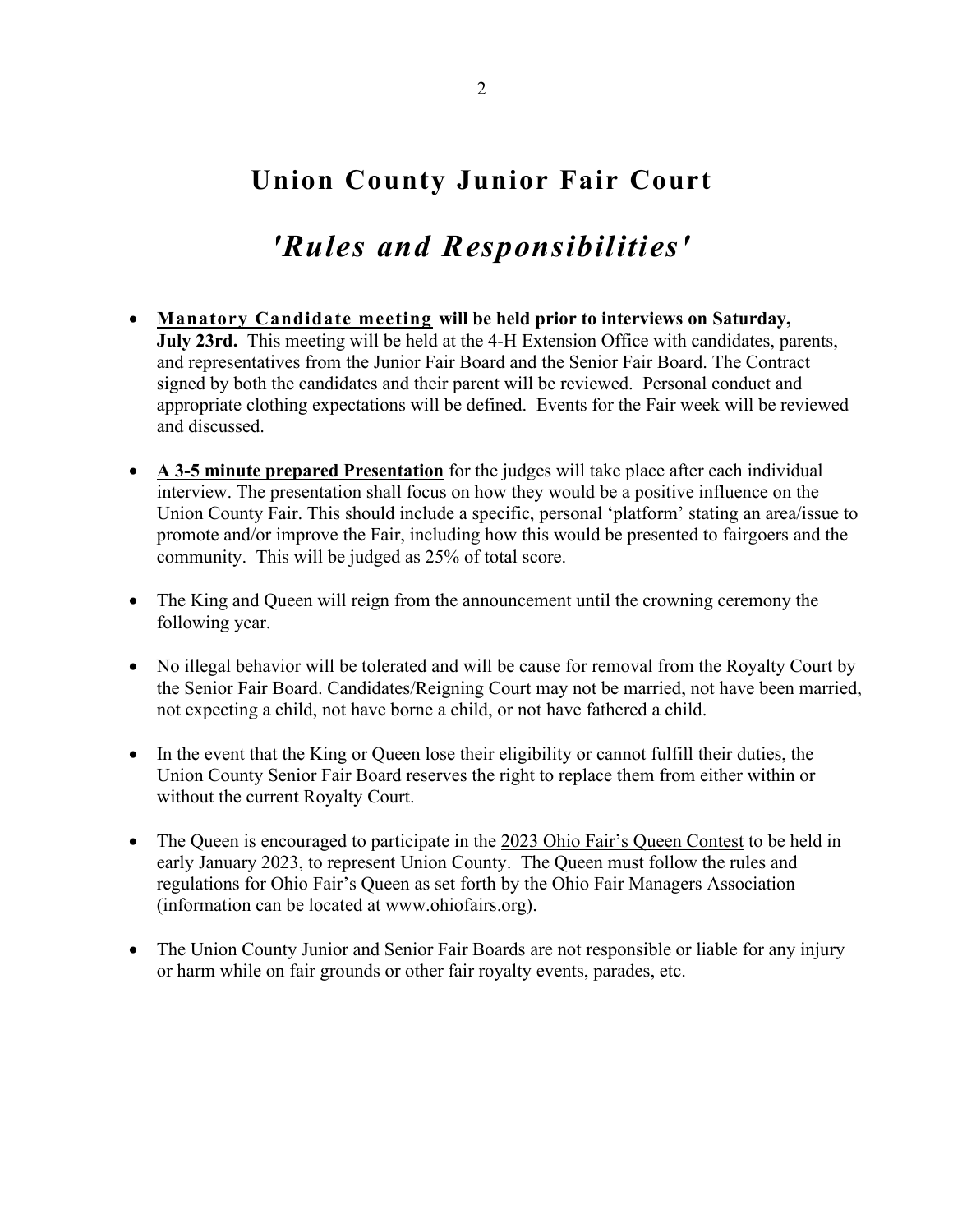### **2022 Union County Junior Fair**

# **King and Queen Contract**

I, the interest of candidate) have thoroughly READ the above rules, regulations, and responsibilities of the Union County Junior Fair Royalty Court and AGREE to follow these rules, regulations, and responsibilities as stated. In addition, I understand and agree to abide by the rules and regulations set forth by The Ohio Fair Managers Association, who is directly responsible for The Ohio Fair's Queen Contest. In order to participate in their event I must abide by their rules and regulations. I also give The Union County Fair Board permission to use photos taken during the crowning, fair, and other royalty appearances for use of advertising or publicity reasons. I understand and agree that the Union County Junior and Senior Fair Boards are not responsible or liable for any injury or harm to me while on fair grounds or other fair royalty events, parades, etc.

Signature of candidate Date

Cell Phone #

I, \_\_\_\_\_\_\_\_\_\_\_\_\_\_\_\_\_\_\_\_\_\_\_\_\_\_\_\_\_\_\_(name of parent/legal guardian) have thoroughly read the above rules, regulations, and responsibilities of the Union County Junior Fair Royalty Court and agree with these rules, regulations, and responsibilities as stated. In addition, I understand and agree to the rules and regulations set forth by The Ohio Fair Managers Association, who is directly responsible for The Ohio Fair's Queen Contest. I also give The Union County Fair Board permission to use photos taken of my child during the crowning, fair, and other royalty appearances for use of advertising or publicity reasons. I understand and agree that the Union County Junior and Senior Fair Boards are not responsible or liable for any injury or harm to my child while on fair grounds or other fair royalty events, parades, etc.

 $\overline{\phantom{a}}$  , and the contribution of the contribution of  $\overline{\phantom{a}}$  , and the contribution of  $\overline{\phantom{a}}$ 

Signature of candidate's parent Date

 $\overline{\phantom{a}}$ 

 $\overline{\text{Cell Phone}}$ #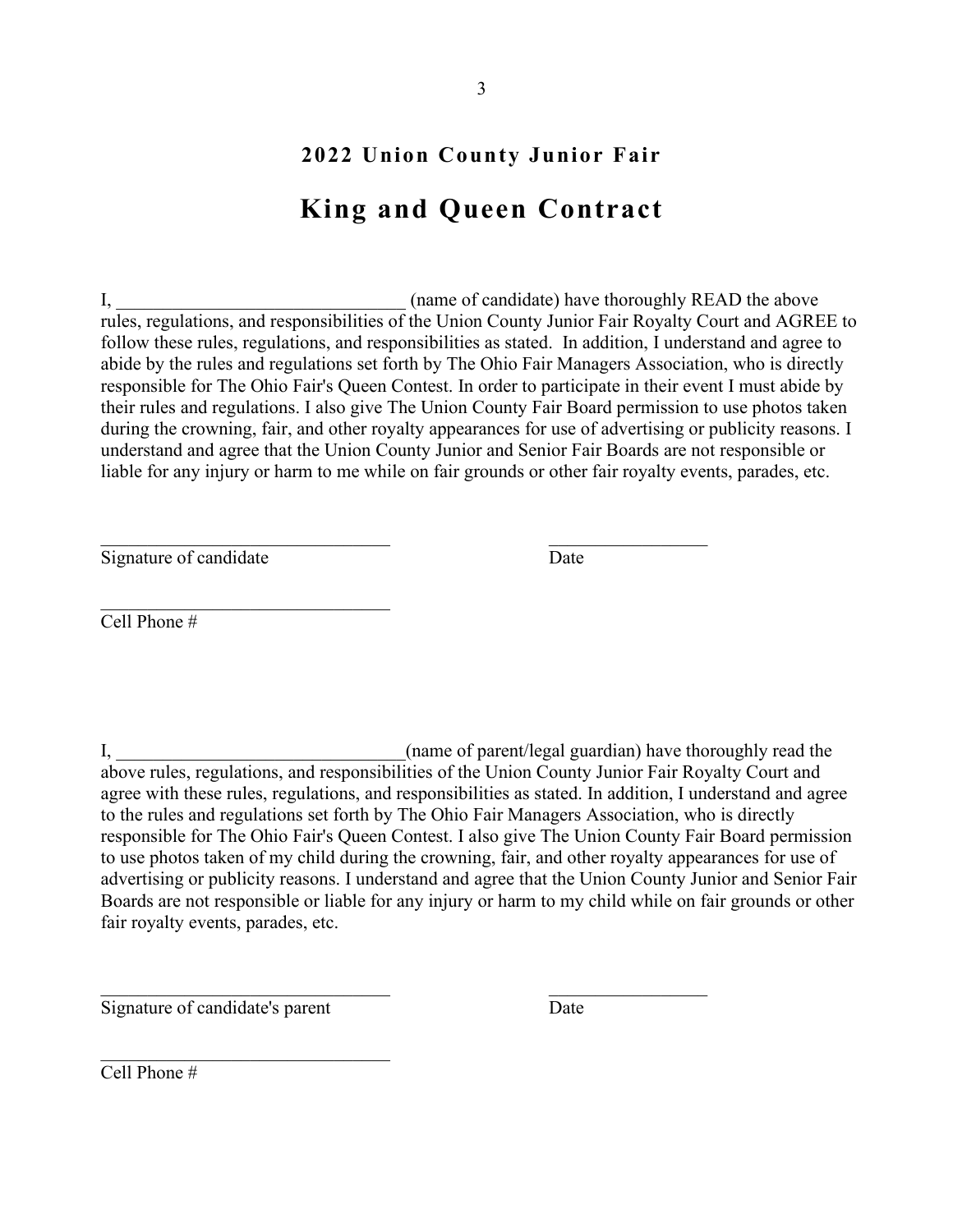|  | Name of Junior Fair Organizations of which you are currently a member____________                                                                                                                                                   |
|--|-------------------------------------------------------------------------------------------------------------------------------------------------------------------------------------------------------------------------------------|
|  | <u>Nears Active Communications</u> Communications and Team and Team and Team and Team and Team and Team and Team and Team and Team and Team and Team and Team and Team and Team and Team and Team and Team and Team and Team and Te |
|  | School/University___________________________________Grade_______________________                                                                                                                                                    |
|  |                                                                                                                                                                                                                                     |
|  |                                                                                                                                                                                                                                     |
|  | Prior Years Project Areas/Participation in Fair_________________________________                                                                                                                                                    |
|  |                                                                                                                                                                                                                                     |
|  | ,我们也不会有什么。""我们的人,我们也不会有什么?""我们的人,我们也不会有什么?""我们的人,我们也不会有什么?""我们的人,我们也不会有什么?""我们的人                                                                                                                                                    |
|  |                                                                                                                                                                                                                                     |
|  |                                                                                                                                                                                                                                     |
|  |                                                                                                                                                                                                                                     |
|  | Achievements in Fair and Non-Fair Related Activities____________________________                                                                                                                                                    |
|  |                                                                                                                                                                                                                                     |
|  |                                                                                                                                                                                                                                     |
|  |                                                                                                                                                                                                                                     |

Union County Junior Fair King & Queen Application<br>(Please type or print in black ink)